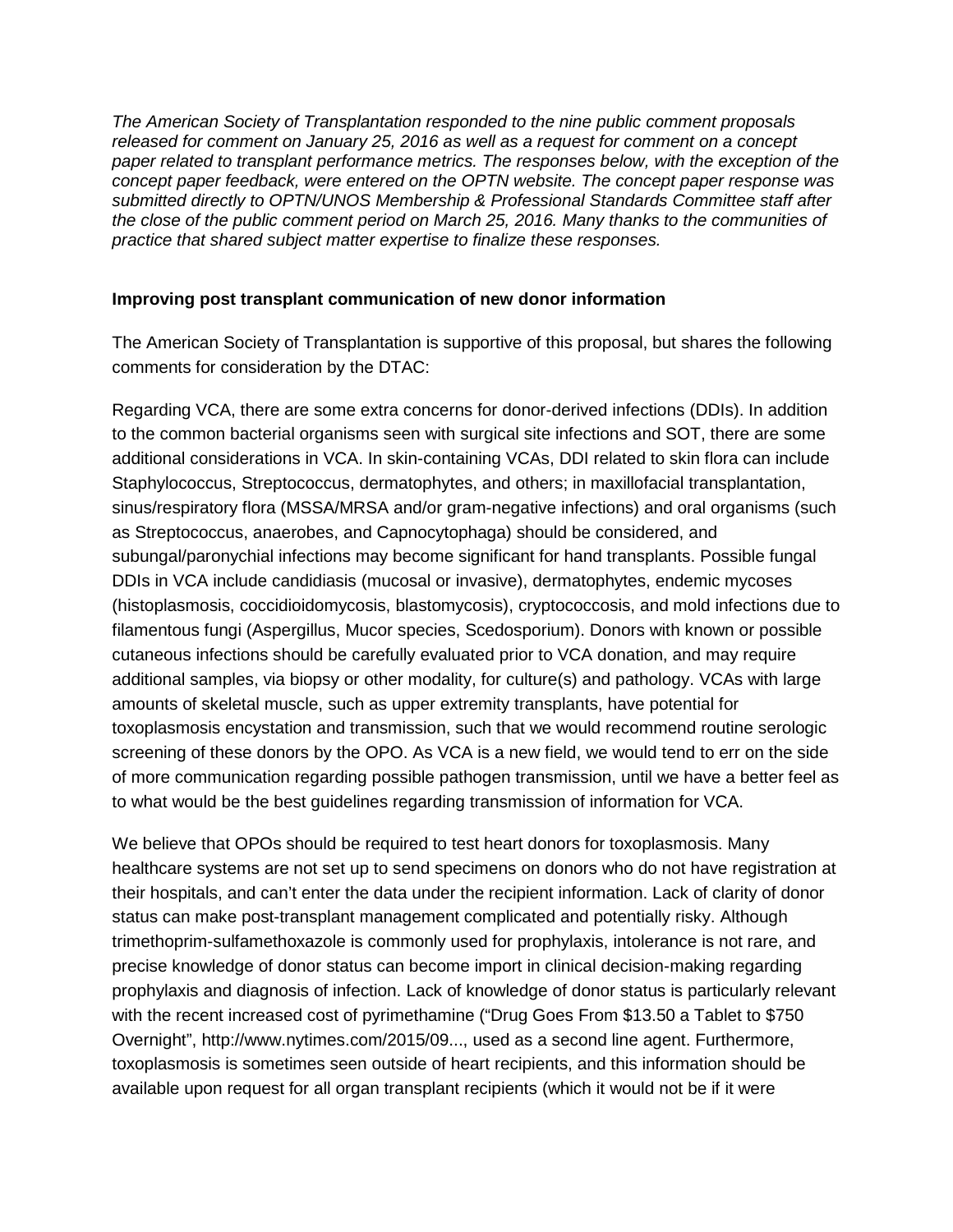embedded in the heart transplant recipient's data). Given that OPOs send all other required donor testing, we see no reason that this should be handled differently. Toxoplasmosis infection in solid-organ transplant recipients has been associated with increased risk of morbidity and mortality based on the literature. At a minimum, the society believes that the host OPO should complete toxoplasmosis screening for all donors where heart allocation is being considered. We request further evaluation on whether this should be expanded to test all donors for this parasite.

## **Adding HLA DQA1 unacceptable antigen equivalences table**

The American Society of Transplantation supports this proposal as written.

### **Changes to HOPE Act open variance**

The American Society of Transplantation supports the proposed "Modifications to the Open Variance for the Recovery and Transplantation of Organs from HIV Positive Donors" as written, and believe that it fulfills the important mission as outlined, including an end date. This proposal aims to fulfill the OPTN's requirement under the HOPE Act to review the results of the scientific research to determine whether the results warrant revision of the standards of quality. UNOS must work with HOPE Act researchers to monitor the safety of the transplants performed as part of the research studies. Therefore, this proposal includes a requirement for researchers to submit periodic data safety monitoring board reports to the OPTN. This will allow UNOS to identify issues or trends across multiple research studies and proactively address potential problems.

## **KAS clarifications**

The American Society of Transplantation is supportive of a requirement for consent for multiorgan recipients receiving kidneys with KDPI >85%. Kidney dysfunction is associated with increased morbidity and mortality in general. Additional data may be required to determine if well-functioning kidney transplant is an important variable for reducing the morbidity of multiorgan transplant recipients. Without these data, we cannot say that kidneys with KDPI >85% will not impact the outcome of a multiorgan transplant recipient. At the present time, all kidney transplant alone candidates are required to sign informed consent prior to receiving offers for kidneys with a KDPI score greater than 85%. The AST agrees that the policy should be clarified for multiorgan transplant candidates. The Society favors a policy that would require written informed consent from all multi-organ candidates to receive offers with kidneys with KDPI>85%. This consent should be obtained prior to receiving offers as is the case for kidney alone candidates.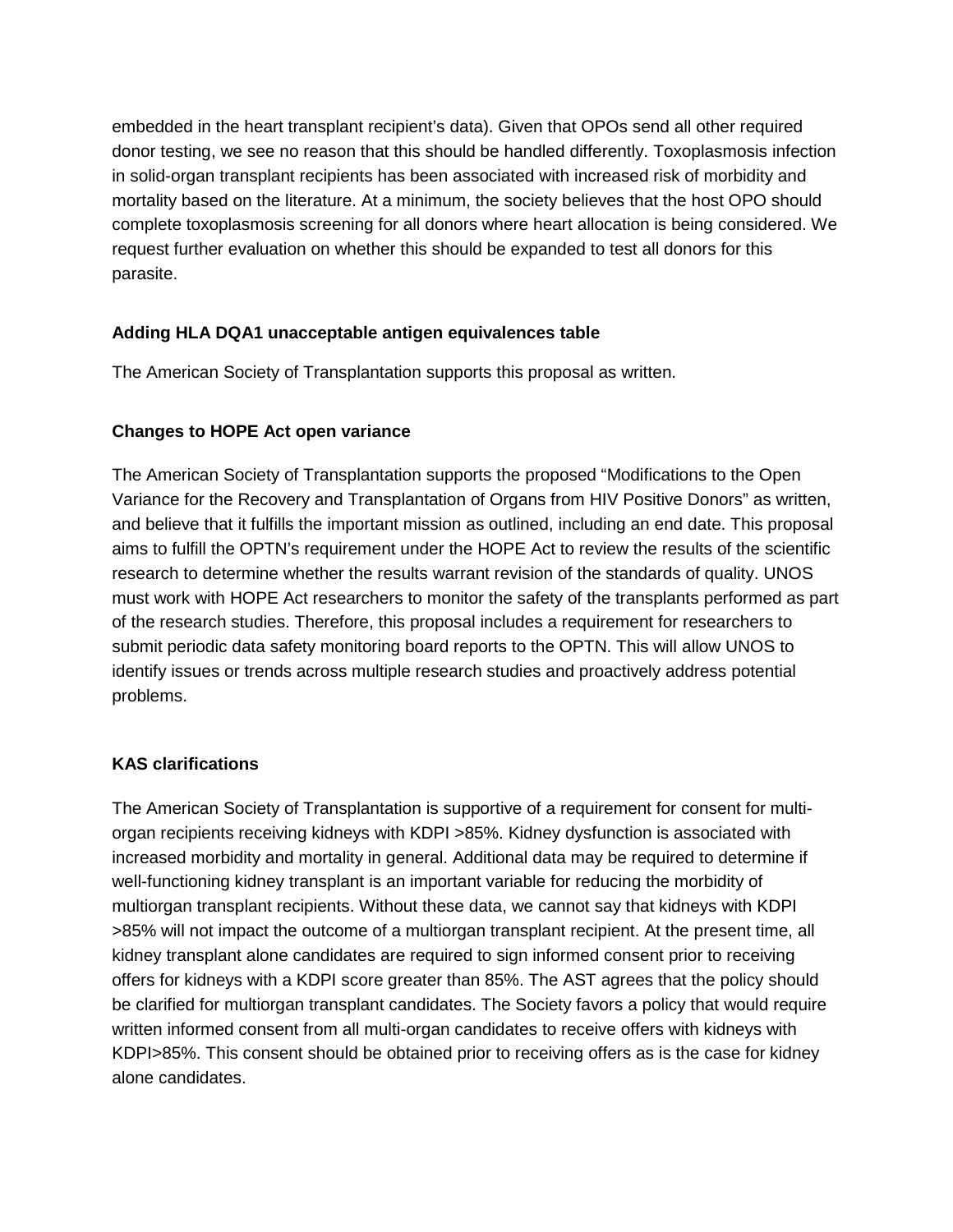The AST is not supportive of the removal of mandatory sharing. Members cited anecdotal evidence regarding donors and local OPOs that are discordant and troublesome for their highly sensitized candidates. The AST believes that these highly sensitized candidates should not be disadvantaged because of their rank on the top of the list, but believes that OPOs must be held accountable to improve pre-donation planning in determining recipients to keep CIT down.

### **Simultaneous liver-kidney allocation 2016**

The American Society of Transplantation is supportive of this concept, but concerned that the proposed criteria and documentation requirements are not aligned as proposed. The Society's specific concerns are noted below:

1. Criteria for SLK priority: Our primary concern with this is table 9.6 (the problematic portion is copied below):

## Criteria Documentation

Chronic kidney disease (CKD) with a measured or calculated glomerular filtration rate (GFR) less than or equal to 60 mL/min for greater than 90 consecutive days At least one of the following:

• That the candidate has begun regularly administered dialysis as an end-stage renal disease (ESRD) patient in a hospital based, independent non-hospital based, or home setting. • At the time of registration on the kidney waiting list, that the candidate's most recent measured or calculated creatinine clearance (CrCl) or GFR is less than or equal to 30 mL/min. • On a date after registration on the kidney waiting list, that the candidate's measured or calculated CrCl or GFR is less than or equal to 30 mL/min.

The criteria and the documentation are not aligned. The criteria reads GFR less than 60 for 90 days, but the documentation calls for a GFR 30 or less either at time of registration on the kidney list or AFTER registration and no documentation of the 90 consecutive days (although records could be reviewed by a surveyor). The criteria and documentation should be aligned, and we would suggest either omitting the third option OR clarify it by specifying that the GFR must be 30 or less at the time that the patient is also registered for a liver and thus eligible for the SLK preference in allocation. The other criteria and documentation are much more straightforward.

2. Local, and regional allocation of livers and kidneys for patients listed for SLK: The proposal would make offering of both the liver and kidney only mandatory for patients listed as 1 A or MELD of 35 or greater. It would be optional for non-1A patients or those with MELDs less than 35. This greatly disadvantages patients for whom MELD does not accurately reflect severity of illness and nearly half of all those now receiving SLKs according the data presented (and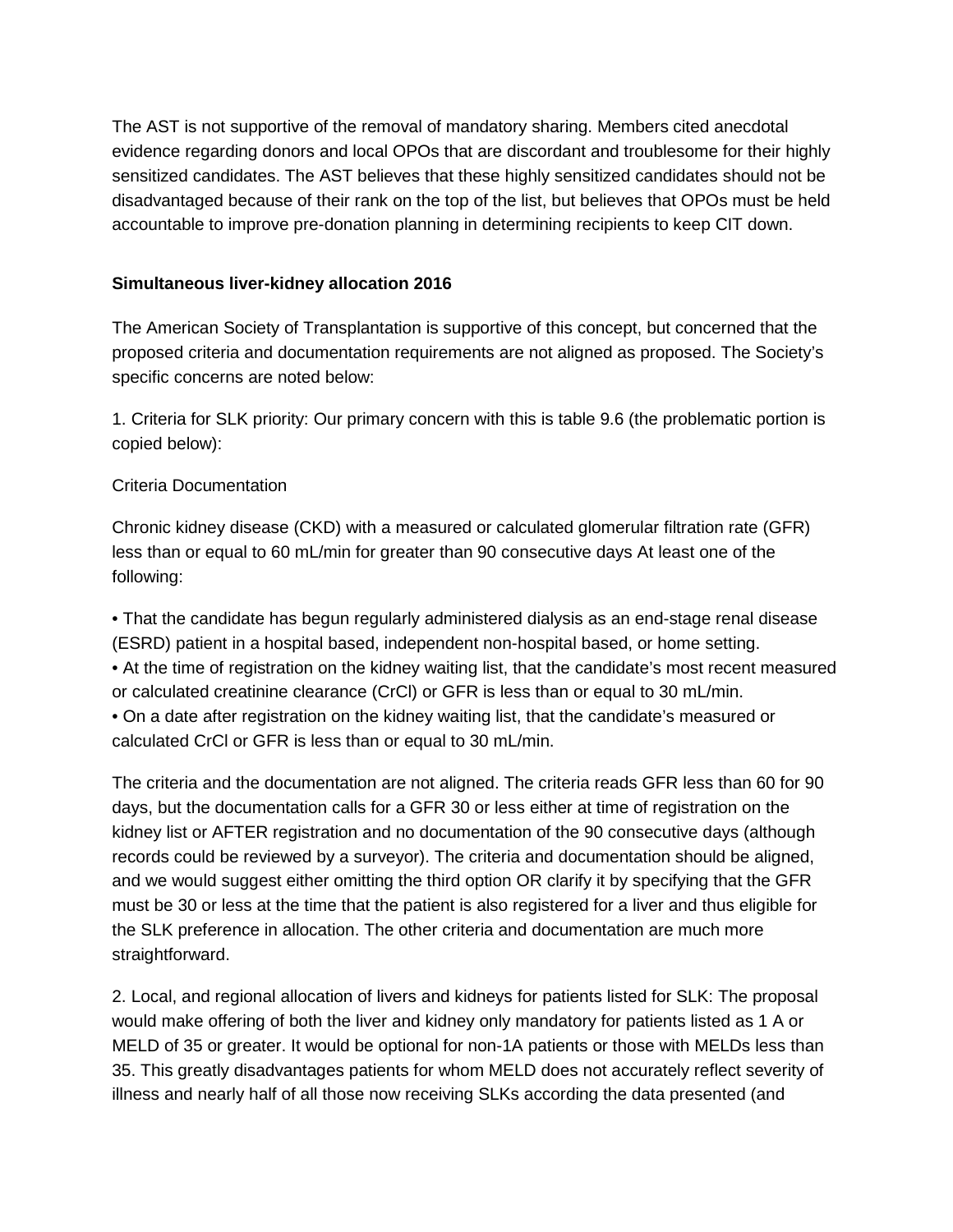perhaps more as the cut point for the data was 30, not 35). The AST suggests that the SLK preference be preserved at least at the local level, regardless of MELD.

3. Safety net allocation preference for liver recipients: This provision would give liver recipients who did NOT receive a SLK and have GFRs less than 20 or on dialysis within one year of liver transplant to receive priority for kidneys with KDPIs >20. This provision in the proposal appears to be well thought out and reasonable. The AST is supportive of this section of the proposal.

Additionally, the AST requests that the following points be considered as it considers additional data collection or monitoring for implementation of this proposal:

- Examining renal function after SLK in both the transplanted and native kidneys—this will give the transplant community even better sense of renal transplants done in SLK context that were not needed. We recommend that centers collect and submit data at 6 and 12 months post SLK with Cr clearance, biopsies and functional scans (all or any would be helpful) to assess whether the SLK recipient has three functioning kidneys.

- Learning more on Cr weighted MELD (patients with chronic and ESRD) and early cirrhosis vs. other MELD matched cohorts re: survival pre- and post-transplant; outcomes pre- and posttransplant.

- Collecting data on the policy effect on patients wait-listed for kidneys – i.e. how many kidney candidates are passed over? What is the increase or decrease in wait time for kidney patients before and after policy implementation?

- Capping SLK patients' MELD is a reasonable proposal provided it is based on preliminary data of use so as not to inadvertently penalize patients' best interest for the sake of controlling resources (prospectively reviewing performance will provide a safety layer).

## **List covered body parts for VCA**

The American Society of Transplantation is supportive of the proposal as written.

#### **National liver review board**

The American Society of Transplantation does not support this proposal in its current form. The policy seeks to address regional differences (well-documented) review/granting of MELD exceptions, suggesting that these differences lead to inequities for patients when compared region to region. To our knowledge, outcomes data to address this question are suboptimally studied and documented. We believe that a well-studied needs assessment with structured/fair governance and adequate resources will benefit this effort.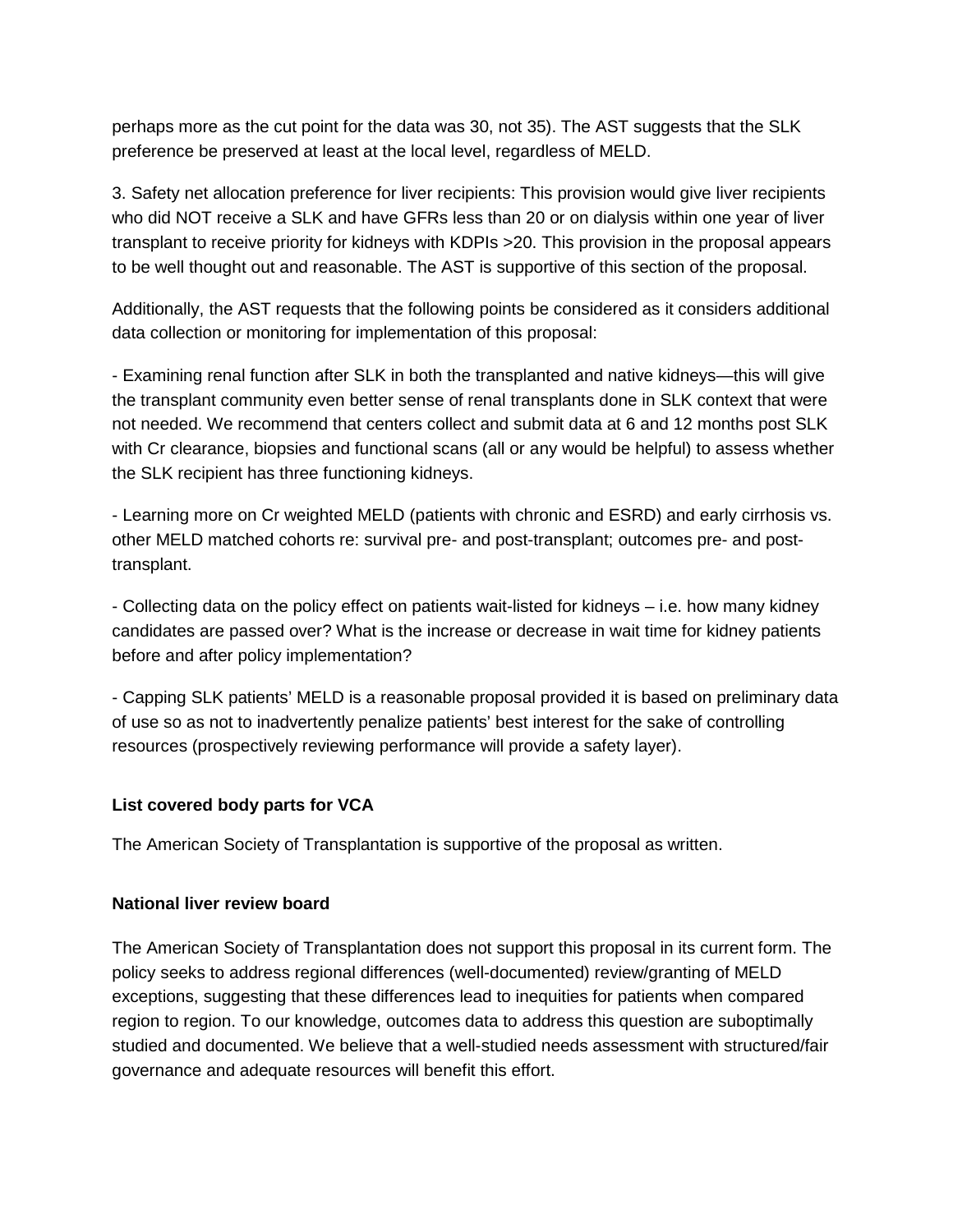Specific areas of concern include:

- The proposal for a national board is premature. In this current era where the liver community is contemplating a nationalized sharing system, the AST cautions that it may be unwise to make this change before final plans related to redistricting are in place.

- While there are differences in granting of MELD exceptions, it is not clear that this has led to worse/better outcomes for any specific patient population. Regional differences in MELD exceptions may actually reflect differences in the patient population only known to providers in those regions. The AST requests data to support the proposed shift to a national system.

- The proposed NLRB would be comprised of 5 members. This model may pose a significant time commitment for those serving on the NLRB.

- Each region has different challenges and resources that are specific to its own. We anticipate that it will be challenging and time consuming to generate national standards agreed upon by the nation's liver community, especially in relation to HCC.

- A national board may potentially constitute an oversight board that reviews regional conflicts and performances and advises on possible changes to current practices.

# **Adult heart allocation changes 2016**

The American Society of Transplantation's Thoracic and Critical Care Community of Practice considered this proposal in detail and offers the following for consideration. These comments from the AST membership were discussed at the Cutting Edge of Transplantation's heart symposium held on February 27, 2016.

Comments to specific concerns on the proposal:

1. Is there a preference for a heart allocation score (HAS)?

Overall, the AST membership is in favor of a heart allocation score. We realize that data limitations related to evolving technology postpone a reliable HAS score at this time. We look forward to the committee's efforts to assemble such a score in the future.

2. Should ECMO be prioritized in the highest status?

There were many concerns regarding ECMO in the highest status (Status 1). One concern is that the outcome of the patients post-transplant is not optimal and based on a very few patients. We believe that patients on ECMO should be stabilized and placed on a durable mechanical circulatory support device to allow them to become better candidates for heart transplantation. A suggestion was made to make them status 1 for a 14 day limit. Another concern was that there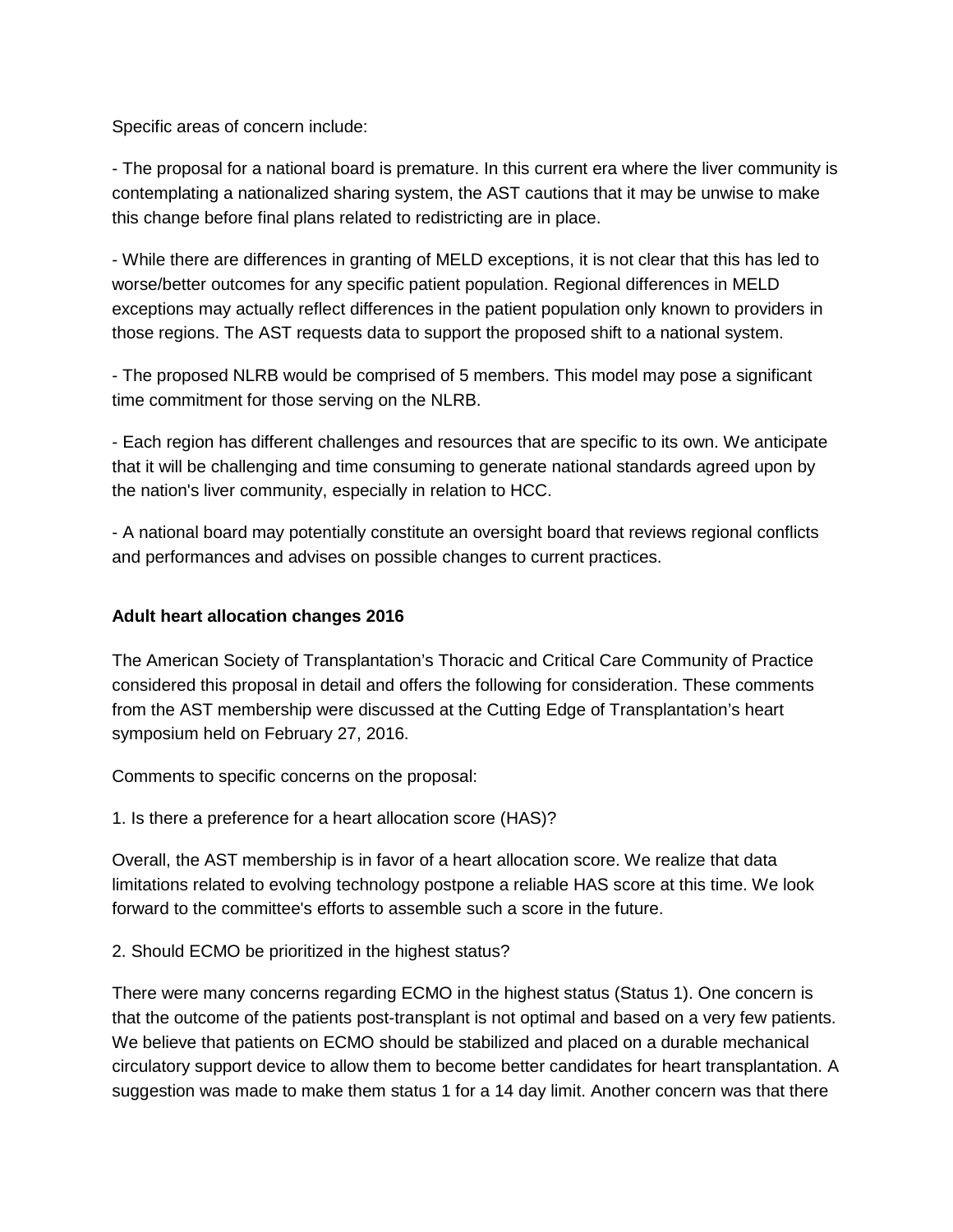would be a shift in therapeutic intervention with more patients undergoing ECMO to obtain a donor heart. A suggestion was made to mandate that ECMO flows be at full use (more than 4L/min) to prevent low flow ECMO use. Another suggestion was to place ECMO in Status 2 (see below #3).

3. Is there a concern regarding status 1 inclusion of non-dischargeable biventricular mechanical circulatory support device?

Of specific concern is that the proposal for status 1 includes those patients with a nondischargeable biventricular mechanical circulatory support. Patients who have a dischargeable biventricular mechanical circulatory support device are listed in status 2. In most cases, the device implanted depends on the technical ability and/or available device in the transplant center. In the two patient examples above, these patients with biventricular heart failure on either device are of the same illness. Therefore, programs that only have the technical experience/device availability to place a non-dischargeable biventricular mechanical circulatory support device are being advantaged over those programs that do have the technical ability to place a dischargeable biventricular mechanical circulatory support device. Furthermore, Appendix A lists those devices (by company name) that are used for non-dischargeable and dischargeable biventricular mechanical circulatory support. Status 1 patient should not qualify for Status 1 listing by the device placed but rather it should be due to their severe biventricular heart failure physiology. Mentioning devices with company names may imply favoritism of one company over another as their device (non-dischargeable device) qualifies the patient for a higher listing status. We believe that all patients in biventricular heart failure that require biventricular mechanical circulatory support should all be placed into the same status. It was mentioned that these patients with both a non-dischargeable and dischargeable biventricular mechanical circulatory support devices should be placed into status 2. This would allow programs throughout the country to implant the appropriate device (within their program's means) for their patients with severe biventricular heart failure and they would all be listed in the same tier. ECMO could also be considered in this status 2 as it would allow the patient to become more stable with transition to a more durable biventricular device.

## 4. Should total artificial heart (TAH) be placed in Status 2?

As noted above, the TAH is being placed for severe biventricular heart failure. It is not a support device but an actual heart replacement. Up to 40% of these patients were InterMacs 1 category which placed them in the sickest heart failure group. The TAH patients are believed to require Status 2 listing as there is no backup to the TAH unlike the left ventricular assist devices which have the diseased heart as support if there is device malfunction. The TAH patient also requires 24/7 care-giver support and the incidence of stroke is greater than that of LVADs. Implanting and providing expert care for the TAH will limit its use which will continue to be in small numbers. As noted in question #3 above, severe biventricular heart disease requiring mechanical support (TAH in this case) should be in Status 2.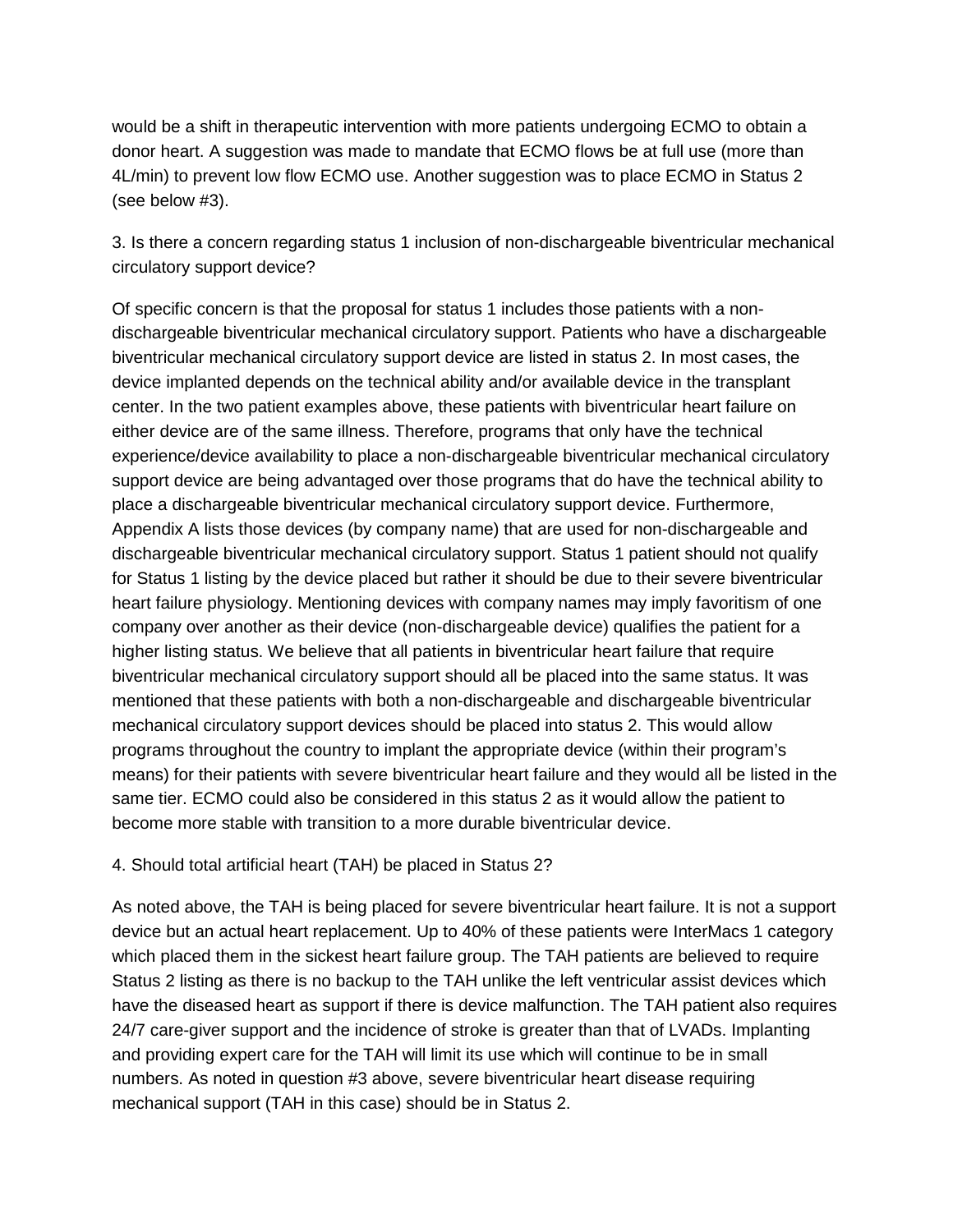# 5. Is placement of an intra-aortic balloon pump (IABP) of concern?

It is noted that several heart transplant programs place an IABP (via subclavian or axillary approach) as first line therapy for their patients with decompensated heart failure instead of starting intravenous inotropes. In the above case, whether a decompensated heart failure patient receives an IABP or intravenous inotropes, the patient is of the same severity yet the patient with the IABP would be in a higher status (Status 2 versus Status 3 for intravenous inotropes). Therefore, we believe that the IABP should be placed in the same category as intravenous inotropes (status 3). There is concern that many programs would place IABPs prior to administering intravenous inotropes if it would upgrade the status of their patient.

6. How should the highly sensitized patient be listed?

The AST membership believes that the sensitized patient should have an upgrade in status. However there are several concerns. Antibody strength is not standardized and the antibody threshold to designate the corresponding antigen as an avoid is also not standardized. The Canadian system which provides a status upgrade to sensitized patients has many concerns. The antibody threshold to which corresponding antigens are avoided is very low at 2000. At this low level, compatible donor heart may be excluded. A consensus conference on circulating antibodies in heart transplant is planned for April 2016 prior to the ISHLT meeting. There is also an all organ antibody consensus conference that is being organized by the American Society of Transplantation which will convene in February 2017. Hopefully, more information and technology will help in the future to appropriately list the sensitized patient.

7. Should we extend or eliminate the 30 day elective ventricular assist device (VAD) times?

This issue was split among our membership. Proponents believe that this elective time allows stable VAD patients to have a chance to receive a heart transplant before experiencing a VAD complication which are common. Avoiding VAD complications would also save monies as hospitalization for these complications are costly. Against this proposal is that stable VAD patients have good outcome and should not have a temporary upgrade which would disadvantage other patients waiting in that higher tier.

8. Will the community agree with the selected physiological principles that qualify a patient for inotrope use?

Members of the AST believe that these doses of intravenous inotropes were arbitrarily selected. Many believe that doses should not be mandated as there are some patients who do respond to lower doses of inotropes. The stated low cardiac index was found to be appropriate. The issue of maintaining a Swan-Ganz (SG) catheter was questioned. It was suggested that perhaps the SG catheter can be replaced every 2 weeks to check hemodynamics while on intravenous inotropes, but patients that should qualify for this status (the use of inotropes and continuous monitoring of filling pressures and cardiac output) are those whose degree of illness (i.e.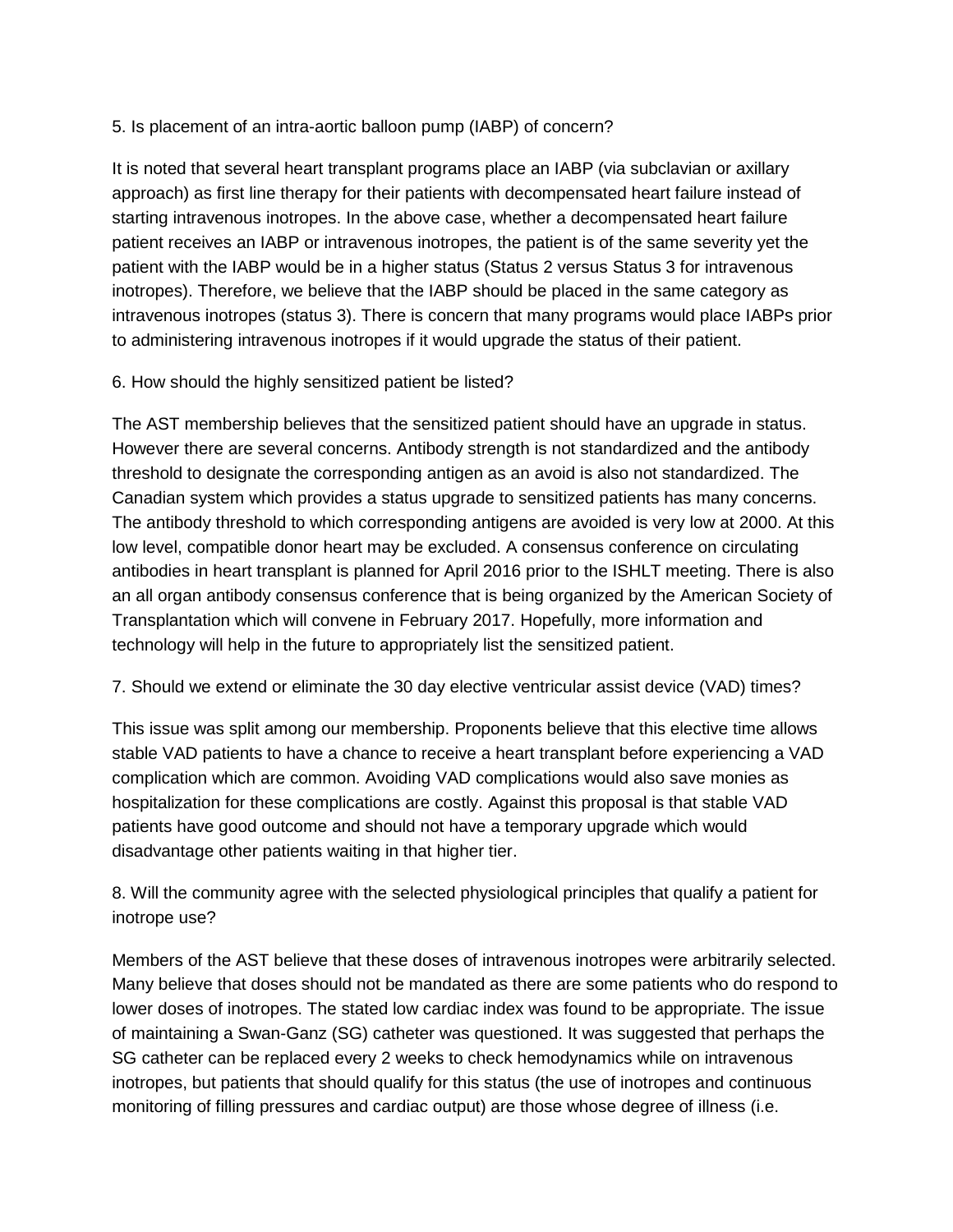physiology) requires continuous hemodynamic monitoring for patient management. If a patient only requires measurements every two weeks, this patient's degree of illness is not the same as a patient that requires continuous monitoring. If a patient doesn't require continuous monitoring info for patient care, the degree of illness is less and the patient shouldn't qualify for this status but a lower status.

9. Is it appropriate to lump congenital heart disease and restrictive cardiomyopathy?

The AST membership was supportive to combine these diseases into the same tier.

10. How will broader sharing be viewed by the public?

The AST membership was split on this topic. Against broader sharing was concern regarding increasing the cold ischemic time and increasing costs. In addition, it is feared that the close relationship between the OPO and the local heart transplant center would be disrupted. A suggestion was made to decrease Zone A to 250 miles or less so as to keep ischemic time to a safe level (which may also avoid excess competition between neighboring centers).

# **Standardize organ coding and tracking system**

The American Society of Transplantation supports this proposal. Requiring OPOs to use TransNet is essential to it becoming consistently useful to transplant centers and ultimately requiring its use at centers as well. While this creates a burden on OPOs (and ultimately transplant centers), we believe this burden is justified because it will allow the implementation of simplified, standardized methods of verifying ABO, etc. The Society believes that the ultimate goal of TransNet must include standardizing an automated process for ABO, identity, compatibility, and serology verification within TransNet that can eliminate the need for paper or other alternative processes (and the resulting variation in interpretation by surveyors) by facilitating the verification through TransNet.

## **Performance Metrics Concept Paper**

Please accept the following feedback from the AST regarding the MPSC's request for comment regarding its concept paper. The Society appreciates the extension to allow for Executive Committee review and approval, and shares the following comments:

The AST agrees that the metrics as currently implemented are inducing unintended consequences in the transplant community, but believes that the concept proposal outlines a nuanced revision that may impact pre-transplant decision-making but not the unmeasured factors on the recipient side that may be impacting access to transplant for some "high risk" candidates. In the short term, the AST suggests reducing the number of flags if this is impacting access to patient care.

We offer the following comments to the specific questions posed: